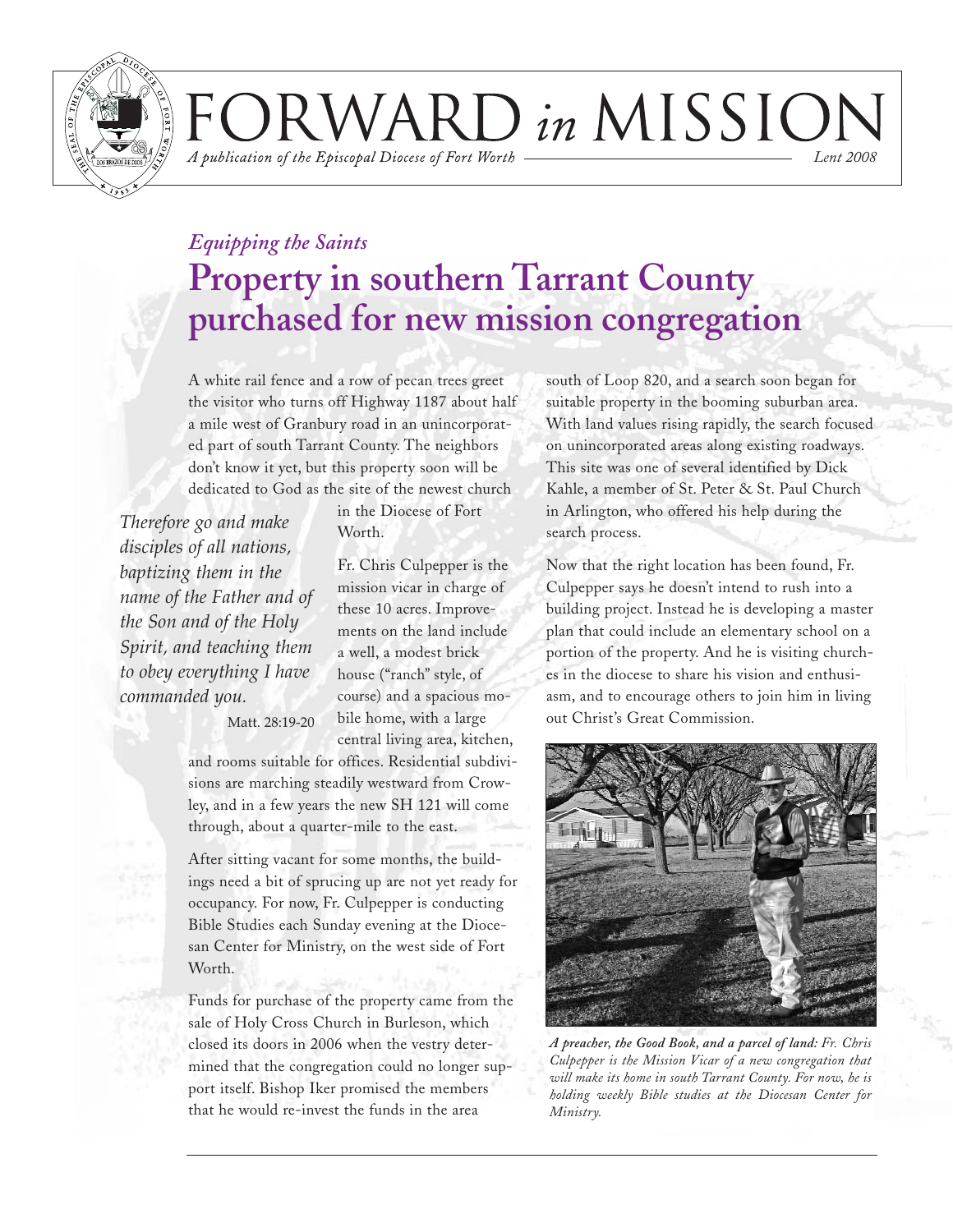

## *From the Bishop* **What it truly means to 'remain Episcopal'**

*by the Rt. Rev. Jack L. Iker, Bishop of Fort Worth*

In bold caps the headline of the e-mail message that I received some weeks ago cried out to me: "REMAIN EPISCOPAL." Eagerly I began to read on, hoping it might be from someone who, like our own diocese, wants to remain faithful to the historic faith and order of The Episcopal Church as she originally received it, faithful to the beliefs and practices of The Episcopal Church as we once knew it, deeply rooted in the teachings of the Holy Scriptures and the Book of Common Prayer. I hoped that it would follow upon the declaration of our own diocese that we will continue to be what we have always been, believe what we have always believed, and do what we have always done.

But my hopes were dashed when I discovered that this was not at all what the sender of the e-mail had in mind. Instead, the author and those he represents were quite clear that they want The Episcopal Church to change into something it has never been. They support all the changes that the revisionists have been making in our Church over the past 30 years and are eager for more. In reality, they favor updating The Episcopal Church to make it more acceptable to popular norms and contemporary times, rather than having it remain faithful to the historic faith and practice of the ancient catholic church. Instead of wanting to remain Episcopal, what they really want is to "remain under the authority of the General Convention church," no matter what – even when it violates the teachings of the Bible and happily changes the Biblical teaching on sexual morality.

In our liturgy they want to get rid of those masculine images for God – like Father and Lord and King – and replace them with inclusive language images that revise the biblical revelation. Far from wanting to "Remain Episcopal" and to be loyal to the church we have known and loved and served over the ages, what they are striving for is a new, improved, and up-to-date version of The Episcopal Church.

The revisionists, like those represented by the email I received, are clearly in control of this new Episcopal Church, and there seems little hope of reform. Not to be deterred nor turned back from their agenda, they are perfectly willing to sacrifice the church's unity in order to achieve their goals. If we should continue a formal relationship with the New Episcopal Church, our diocese will ultimately be destroyed, and we will be no different than the rest of this new church. We must resist the changes being thrust upon us in order to remain truly Episcopal. We must separate – we must realign, in order to remain orthodox.

We shall continue to stand for the truth and fight the good fight with all the saints of old. As Hymn 287, "For All the Saints," puts it so well:

*And when the strife is fierce, the war-fare long, steals on the ear the distant triumph song, and hearts are brave again, and arms are strong.*

Let us remain brave and strong in the Lord!

 $+$  Jack L. Sim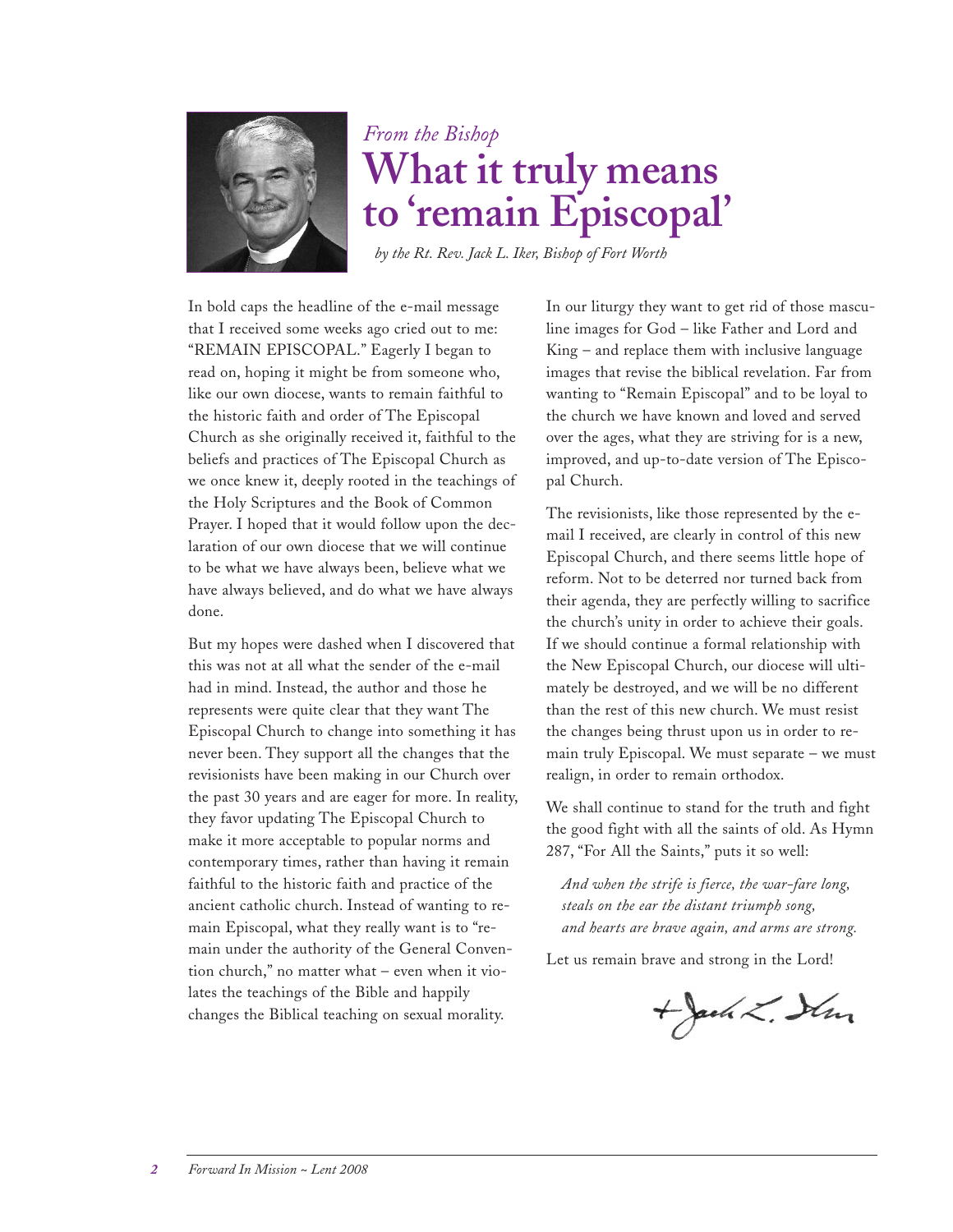## *"Christ in Majesty"* **Shuman Chapel update includes gifts of mural and altar**

After being closed for nearly a year, Shuman Chapel at St. Andrew's, Fort Worth, has undergone a major transformation. The original tan flagstone floor has emerged from under a layer of carpet, and two new memorial gifts have been dedicated, turning a beloved wor-



*Above and below: After the linen canvas is stretched on to its frame, it is lifted into place in the niche behind the altar.*



work of art. The restoration project got its start when

> sisters Marty

ship space into a

Leonard and Madelon Leonard Bradshaw decided to make

a significant gift honoring the memory of their mother, Mary Vaughan Leonard. They soon decided to commission an artwork for the chapel niche, depicting the risen Christ reigning in glory, but it took some time to select the right artist – until they realized he was a member of their family: Leonard Porter, who has a studio

in New York and has completed several commissions of ecclesial

artwork, is the nephew of the two sisters. Porter researched his subject thoroughly, with the book of Revelation as his main

source material. He spent 10 months completing the 16-foottall oil-on-linen canvas, titled "Christ in Majesty," then traveled to Fort Worth for the week-long installation.

At the same time, St. Andrew's members Jo Ann and Bob Patton commissioned local artist Mario Camilleri to construct a holy table of native pecan, modeling it on a Jacobean original at St. Thomas a Becket Chapel in Salisbury, Eng-



*Marty Leonard and Leonard Porter*

Visitors are welcome whenever the church office is open; services of

tion since the 1870s.



Holy Communion are said in the chapel each Sunday at 8 a.m., Tuesday at 10 a.m.,

and Thursday at 7 a.m. It also is used for monthly Evensong.

Not everything in the 1949 gothic revival chapel is new: The brass candlesticks have been in use by the congrega-



*Jo Ann and Bob Patton with Bishop Iker and Mario Camilleri at the dedication of the new altar.*



land. Mr.

reopened in October.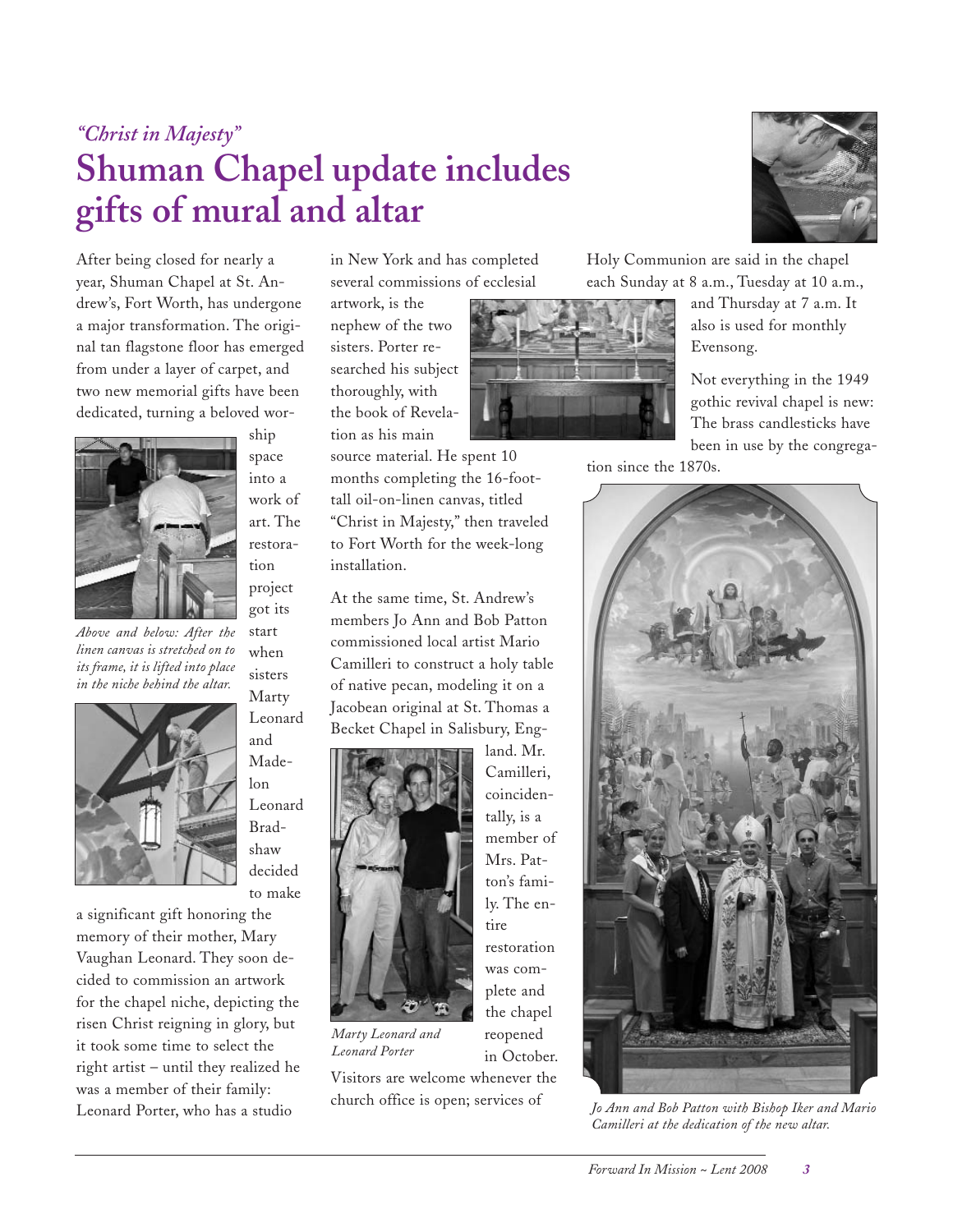## **Around the Diocese**

### *Iker Challenge set for September*

For years, our diocesan charity golf tournament has been held in June. However, the greens are be-



ing redone at Squaw Valley Golf Club this spring, so the annual Bishop Iker Challenge Golf Tournament, benefiting Camp Crucis, will be held instead on Saturday, Sept. 20. The Saturday date was selected in order to allow Junior Golfers to participate. So save the date, hit a bucket of balls now and then,

and watch for more information from your parish coordinator a little later in 2008.

#### *Camp Crucis news*

Summer Camp brochures are available now from your church office, or go online for a schedule and forms at campcrucis.org. The camp is available for church picnics, trail rides, birthday parties, family or scout camping, and conferences, too. The latest improvements include wireless Internet service in the conference center. A Back to the Mountain retreat will be held April 25-27 for those who have attended Cursillo, and a Stephen Ministry retreat is scheduled for May 2-3.

### *The Bishop's Ball*

Seventh-through-twelfth graders and their



youth leaders from around the diocese turned out on Jan. 12 for the annual Bishop's Ball, at St. Vincent's Cathedral in Bedford. Amid twinkling lights and greenery, the dancers enjoyed a variety of music

provided by deejay P Shaw and had fun with line



dances and a challenging limbo. Youth, chaperones, and clergy ended the evening with Compline in the cathedral.

#### *Certification Program for Mission Leaders*

A new certification program is being launched this year by the World Mission Committee. This is an outstanding way to raise up mature leadership for mission in your congregation. Clergy and lay leaders interested in obtaining certification need to complete three programs – all to be presented locally – and participate in a short-term mission trip. The entire process can be completed in under a year. Each of the components is available as stand-alone training, too.

The five-part PathLight course began March 2 and is being hosted by a circuit of sponsoring parishes. PathLight is an excellent introduction to global mission, from biblical, historical, and cultural perspectives. Following a break for Easter, PathLight lectures resume on Sunday, March 30. Next, a ServantPrep Training Seminar will be held in late April. This intensive three-day course is excellent for anyone who will be helping to lead a mission trip this year. The third training component, a Mission Mobilizer Seminar, will be held in the early fall. See fwworldmission.org for more information and printable program brochures.

### *Godly Play Teacher Accreditation*

Anyone interested in becoming a Godly Play leader is invited to participate in a three-day training course to be held Thursday through Saturday, March 27-29 at the Episcopal Church of the Heavenly Rest in Abilene. To reserve a spot, contact Melinda McCarty by e-mail at yogamelinda@aol.com.

#### *15th Anniversary Choral Evensong*

A service of Choral Evensong will be offered Sunday, April 27, at St. Vincent's Cathedral, in celebration of the 15th anniversary of Bishop Iker's consecration on April 24, 1993. Everyone is welcome. Beginning May 5 the Bishop will take a three-month sabbatical for study, followed by his annual vacation.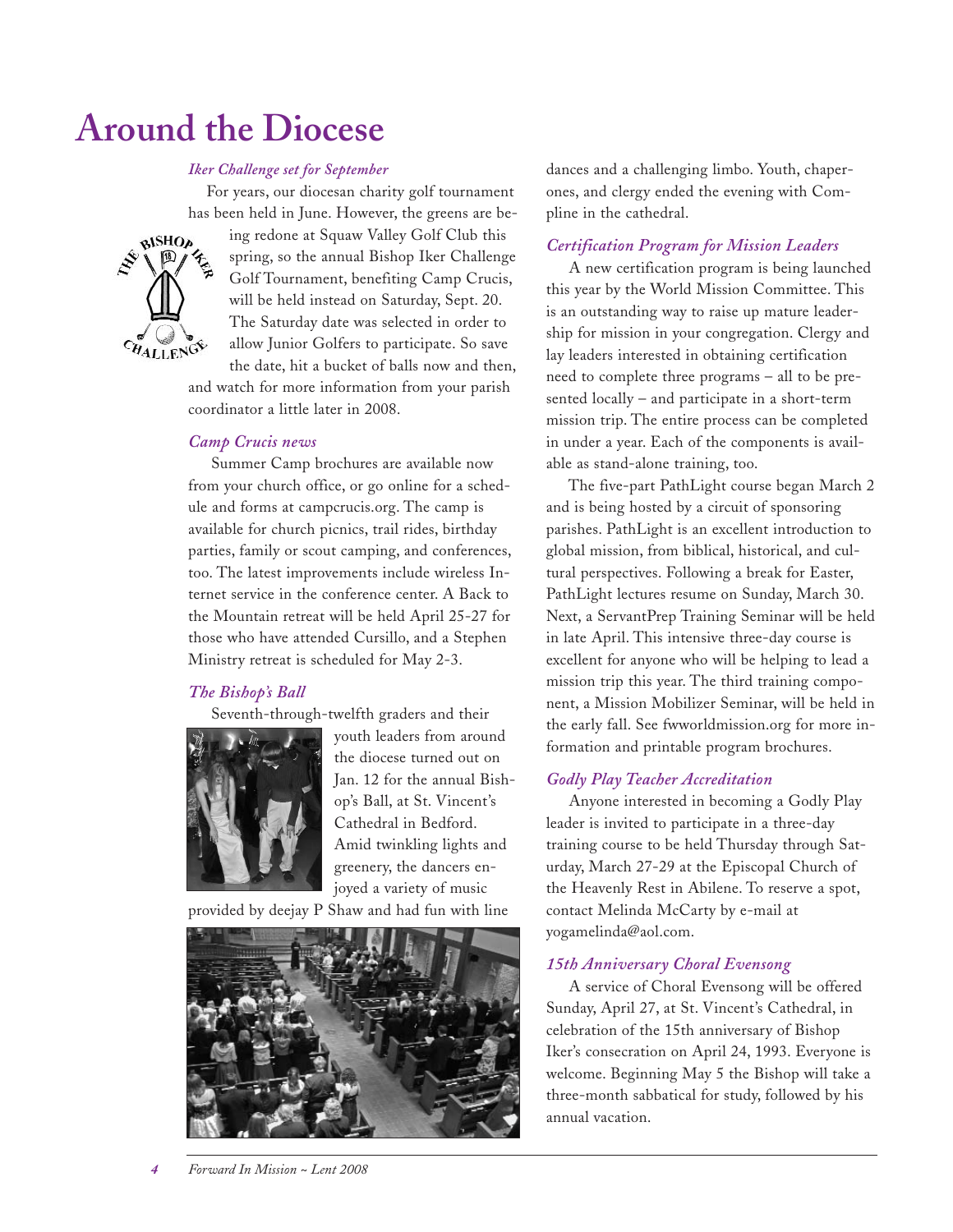# **Around the Diocese**

### *Mother's Day is May 11*

Plan now to honor an important woman in your life with a gift to *La Gran Familia* children's home in Mexico. Again this year the diocesan ECW and World Mission Committee are cosponsoring this program, and the names of all women honored with gifts will be posted on the diocesan Web site. Watch for announcements in your parish, or see fwepiscopal.org.

### *"Feasting with the Saints"*

Platt Allen and Shannon Shipp (pictured), mem-



bers of Trinity,Fort Worth, love to cook, and they have found appreciative "guests" in the congregation – the entire congregation. One Sun-

day a month, Chef Shipp prepares a gourmet meal that is served following the morning services.

### *Benedictine Retreat in Dallas*

Again this year an ecumenical Benedictine Experience Retreat will take place at the Catholic Conference Center in Dallas. The dates are Wednesday through Sunday, June 18 – 22. For these five days, participants will form a temporary monastic community to experience the balanced way of life of the Rule of St. Benedict as it divides each day into private and group prayer, study, work, and leisure. Four Benedictine Offices (Lauds, Sext, Vespers, and Compline) will be sung each day in Gregorian chant. There will also be two classes each day on Benedictine spirituality.

The Dallas Benedictine Experience Retreat is part of a worldwide movement which was founded more than a quarter-century ago at Canterbury Cathedral by Dr. Esther de Waal, a noted Benedictine scholar. The first Dallas Benedictine Experience Retreat was held in 1998, and it has continued each year to welcome participants to a contemplative retreat, lived – not just talked about – according to the Rule of St. Benedict.

Please e-mail dallasbenedictine@yahoo.com or call 214-339-8483 for more information.

### **the Mass of Collegiality also called the Chrism Mass**

*Tuesday, March 18, at 10:30 a.m. • St. Vincent's Cathedral*

Each year on Tuesday in Holy Week, the clergy of the diocese gather with Bishop Iker for this traditional service, which has three special purposes that distinguish it from any other occasion during the year.



First, the bishop, priests, and deacons renew their ordination vows, and the clergy join the Bishop at the altar during the consecration of the Eucharistic elements.

Following the administration of Holy Eucharist, vials of holy oils (chrism) are brought to the altar for the Bishop to bless. Following the service, these are distributed to the priests to use throughout the year for baptism and healing.

Also, according to ancient custom, the Bishop blesses a priest host (or fermentum) for each congregation. Each rector or vicar receives one of these, which he will use in his own church during the Maundy Thursday liturgy. In this way, the Bishop's blessing is communicated to the entire diocese. The tradition of this service dates back to the early Church and is part of the annual preparation for Easter.

Lay people are invited and encouraged to attend the Mass of Collegiality if their schedules permit; those serving in the Altar Guild may find the service particularly meaningful.

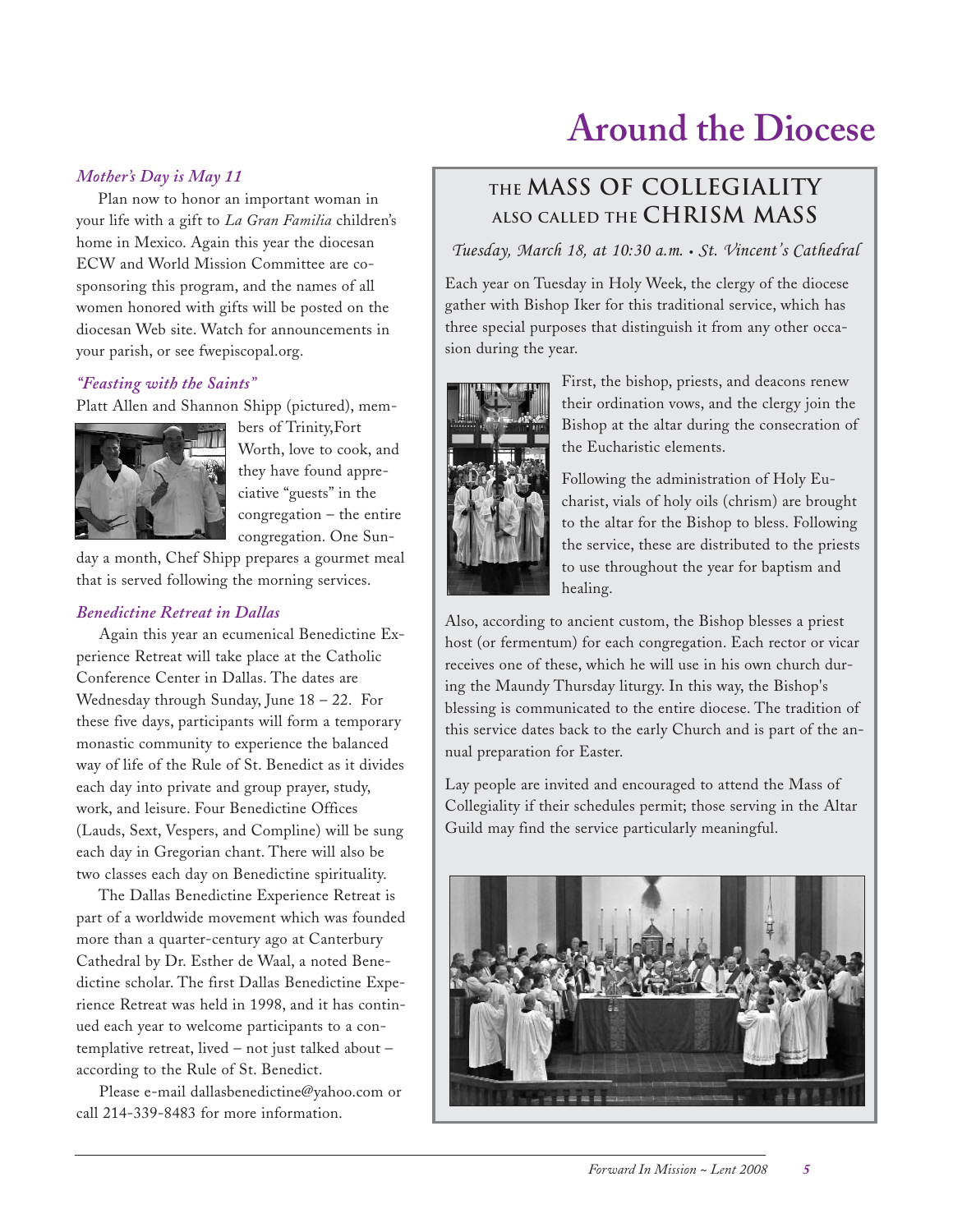# **The Canon's Corner**

*by the Rev. Canon Charles A. Hough III,*





I am pleased to announce the ordination to the diaconate of two of our senior seminarians at Nashotah House. *Jonathan Duncan* and *Chad Nusbaum* were or-

dained to the transitional diaconate on Saturday, Feb. 9, at St. Vincent's Cathedral. Deacon Nusbaum has been assigned to St. Peter & St. Paul, Arlington, and Deacon Duncan has been assigned to St. Alban's, Arlington, upon graduation from Nashotah House in May. A third student who will finish at Nashotah House this spring is *Joel Hampton*, an experienced military chaplain from the Presbyterian tradition. Joel will be ordained to the diaconate by Bishop Iker on March 6 at Nashotah House. He has not been placed, as of this date. We congratulate these three new clergy faces in our diocese and commend them for their work at Nashotah House Seminary. As a side note, let me say we are blessed to have such a fine relationship between this diocese and a great seminary, which is faithful to the historic and biblical Faith that we share here in the Diocese of Fort Worth.

Congratulations to *Fr. Steven Pope* and his wife, *April*, as he prepares for retirement later this spring as rector at St. Andrew's, Breckenridge. I will be working with



*Bishop Iker presents Bibles to Deacons Nusbaum and Duncan on at their ordination.*

the vestry at that parish as we begin to search for a new rector. We also keep St. Martin's, Keller, and St. Luke's, Fort Worth, in our prayers. Both these parishes are in the process of calling new rectors. *Fr. Bill O'- Connell* is serving as interim priest at St. Luke's, and *Fr. Jim Reynolds* is serving as interim priest at St. Martin's. We would also like to congratulate *Fr. Stan Sullivan* and his wife, *Joan*, upon his retirement as vicar of St. Mary's, Hamilton. *Fr. Mark Stockstill*, who serves as vicar at St. Matthew's, Comanche, and Trinity Church, Dublin, has also taken on responsibility as vicar of St. Mary's, Hamilton.

We look forward to the institution of *Fr. Jon Jenkins* as rector of Christ the King, Fort Worth, on Tuesday, April 15, at 7 pm. Fr. Jenkins served as curate at St. Peter & St. Paul in Arlington.



*Fr. Jenkins*

Our sympathy is extended to the Twyman family upon the death of *Fr.*

*John Twyman*, who served in the diocese beginning in 1986. Fr. Twyman was the rector of St. Paul's,

Gainesville; St. John's, Fort Worth; and served as assistant at St. Vincent's Cathedral until his medical retirement. He also served at St. Joseph's, Grand Prairie. He was buried from St. Vincent's on Feb. 23. We offer our prayers and support to his wife, *Lollie*, who is the Chair of the World Mission Committee, and the entire Twyman family. The diocese would also like to extend its sympathies to the Acker family upon the death of *Mary Acker* in January. Mary was the widow of *Fr. George Acker*, who served for many years as rector of St. Timothy's, Fort Worth.

In closing, let me commend the work of the diocesan Risk Management Committee, which is chaired by *Rod Barber*. This committee of volunteers appointed by Bishop Iker specializes in assisting our congregations in matters pertaining to insurance, liability, safety, and ways in which money can be saved in regard to utilities, such as electricity. If you have concerns in these areas, contact Rod Barber at (817) 420-5702, or through the diocesan office at (817) 244-2885.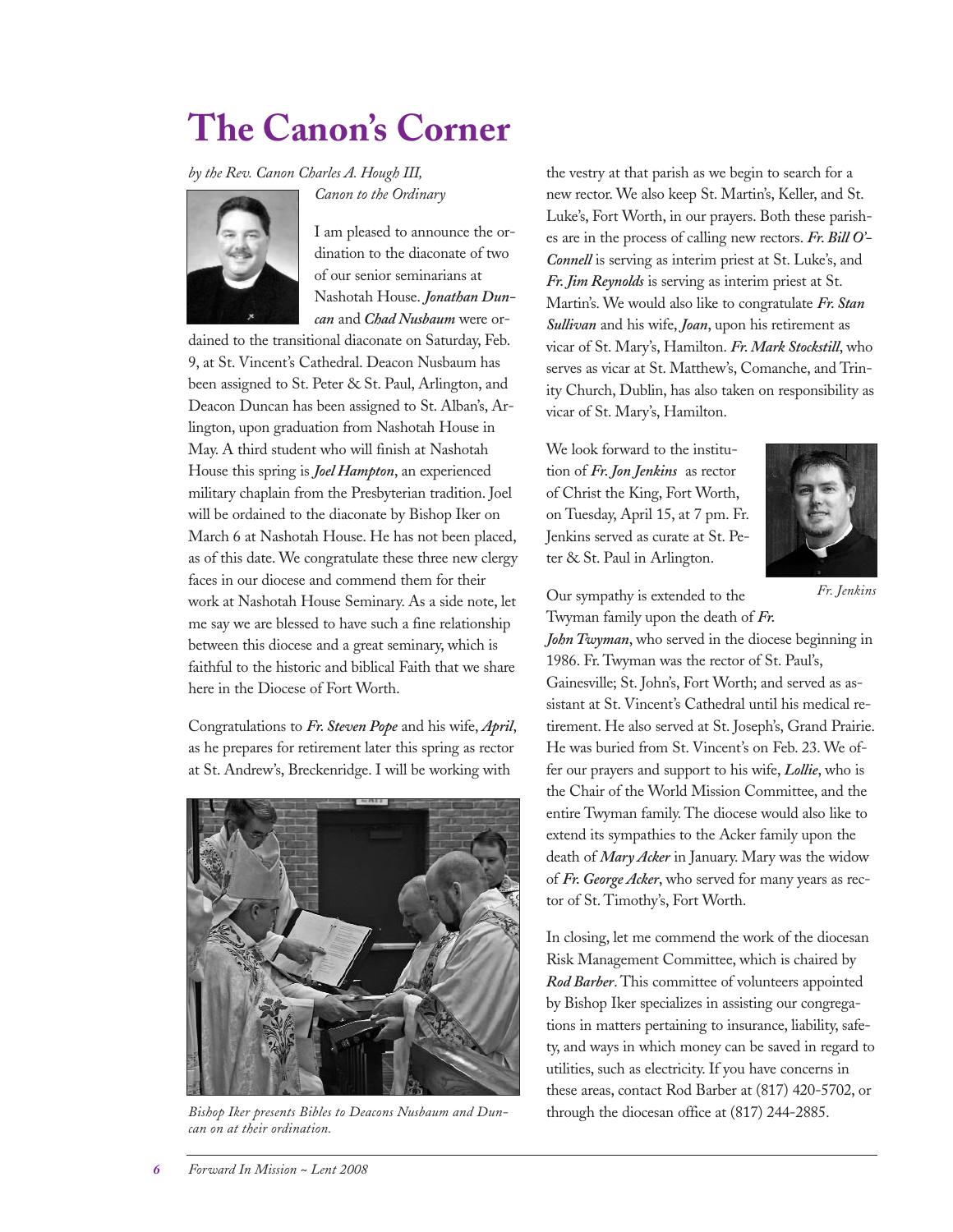### *Discernment process continues*



*Archbishop Gregory Venables*

**Archbishop Venables to visit the diocese in May**

Delegates to the 25th annual diocesan convention in November 2007 charged the Bishop and Standing Committee with the task of

evaluating the invitation of the Anglican Province of the Southern Cone to realign under their primate, the Most Rev. Gregory Venables, if the 2008 diocesan convention should vote to leave the General Convention of The Episcopal Church.

The Province of the Southern Cone (PSC) includes the dioceses of Argentina, Bolivia, Chile, Northern Argentina, Paraguay, Peru, and Uruguay. Their invitation was offered as an "emergency, temporary, and pastoral measure."

Acting on the commission of the convention, the Bishop and Standing Committee have issued two reports and made the Constitution and Canons of the Province of the Southern Cone available on our Web site, fwepiscopal.org. In the first report, issued Jan. 9, they said, "the structure and polity of the Province of the Southern Cone would afford our diocese greater self-determination than we currently have … "

The second report, issued Feb. 12, was more specific. Among the observations: "Each local diocese … makes its own determination as to the eligibility

and the qualifications for ordination to Holy Orders." "Membership in the Southern Cone would not necessitate a change in our liturgical practices or Prayer Book." "The PSC does not lay claim to any buildings, real estate or investments of its member dioceses. Thus, title to all our churches, property, and funds would remain in the Diocese of Fort Worth."

As a key part of the year-long discernment process, Bishop Iker has invited Archbishop Venables to visit the diocese during the first weekend in May. His itinerary is summarized below. For further details and the full text of the reports, consult the diocesan Web site, fwepiscopal.org.

### *Archbishop Venables' scheduled stops in our diocese*

Friday, May 2 – Clergy Day meeting with all priests and deacons, at Church of the Holy Apostles, Fort Worth

Saturday, May 3 – Convocation of all elected convention delegates and clergy, at St. Vincent's Cathedral, Bedford. Visitors welcome.

Sunday, May 4 – Guest preacher at 9 and 11 a.m. services, St. Vincent's Cathedral;

Guest preacher at Sunday Choral Evensong, St. Andrew's, Fort Worth